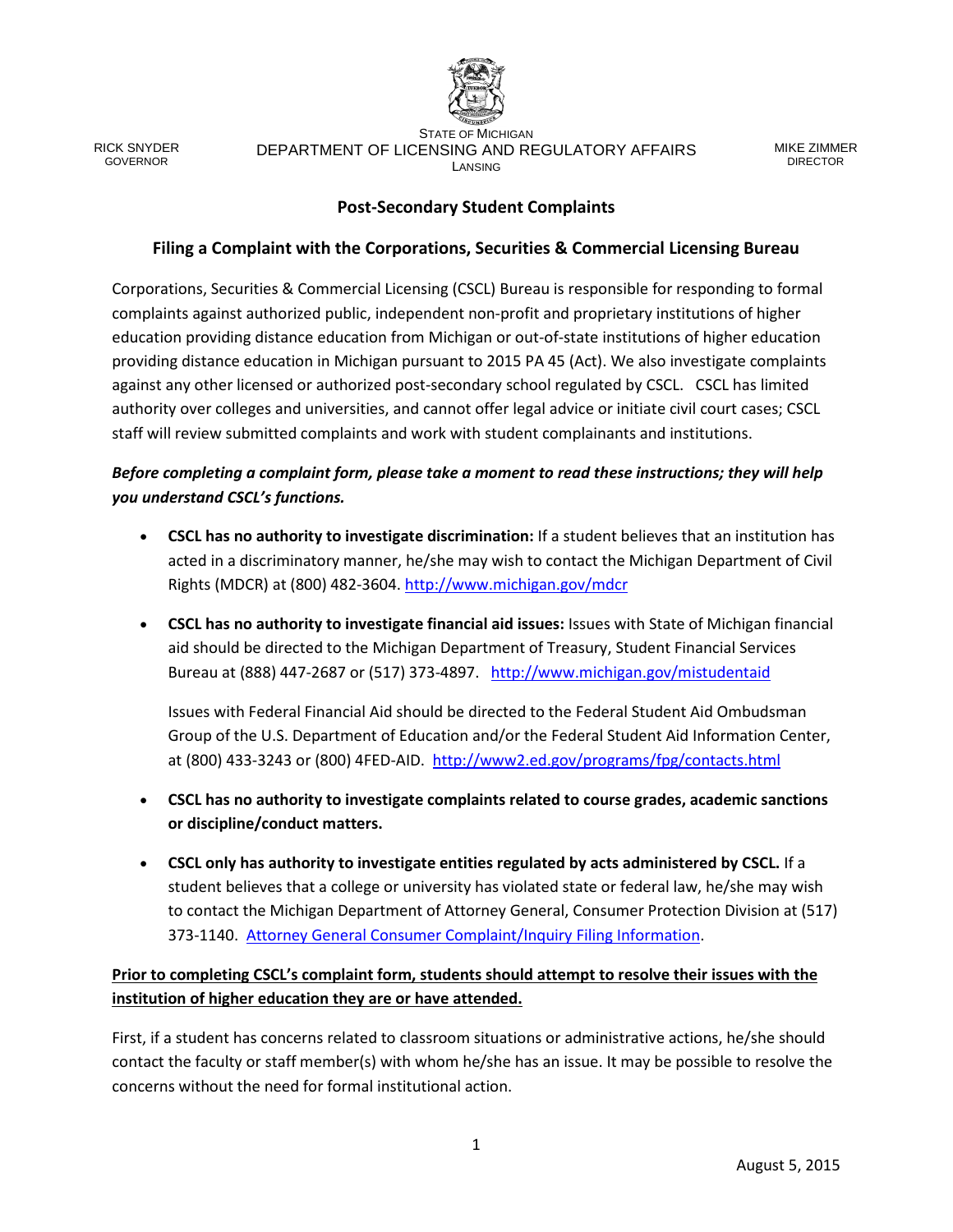

RICK SNYDER **GOVERNOR** 

#### STATE OF MICHIGAN DEPARTMENT OF LICENSING AND REGULATORY AFFAIRS LANSING

MIKE ZIMMER DIRECTOR

Second, if the student's complaint is not resolved satisfactorily, or if the complaint cannot be resolved by contacting the faculty or staff member(s), the student should file a complaint through his/her institution of higher education's established complaint process. Information on the process can usually be found in the institution's academic catalog, student handbook or website.

Third, if the student is unable to resolve the complaint through the institutions complaint process they can file a complaint with CSCL. If a student wishes to complete and submit a complaint, they should complete the CSCL complaint form **[\(CSCL complaint form\)](http://www.michigan.gov/documents/lara/LCE-992_0715_494884_7.pdf?20150901092906)** and attach any pertinent additional documentation.

After CSCL receives a completed complaint form, its staff will review the submitted materials and determine if CSCL has authority to investigate. If CSCL needs additional information or clarifications, CSCL will contact the complainant. If CSCL has authority to investigate the complaint, they will forward a copy of the complaint to the institution against which the complaint has been filed and ask for a response within three weeks. After receiving the institutions response, CSCL staff will determine whether the institution's student complaint process has been followed and exhausted and what additional steps or follow-up may need to be taken. The Department will inform both parties involved in the complaint of the outcome of the investigation.

#### **WHAT WE CAN DO:**

- We investigate complaints against authorized public, independent non-profit and proprietary institutions of higher education providing distance education in or from Michigan, pursuant to the Act. We also investigate complaints against any other licensed or authorized post-secondary school regulated by CSCL.
- In appropriate cases, we can refer matters to the Michigan Department of Attorney General for civil actions or criminal prosecution.
- CSCL has the authority to do one or more of the following if it determines that a post-secondary school that holds a license or authorization from CSCL violates an act, a rule, or an order that CSCL administers:

(a) Place limitation on the authorization.

- (b) Suspend the authorization.
- (c) Deny an authorization or renewal of the authorization.
- (d) Revoke the authorization.
- (e) Assess an administrative fine.
- (f) Order restitution to an aggrieved student who participated in a distance education program.
- (g) Impose any other sanction established by the Department by rule.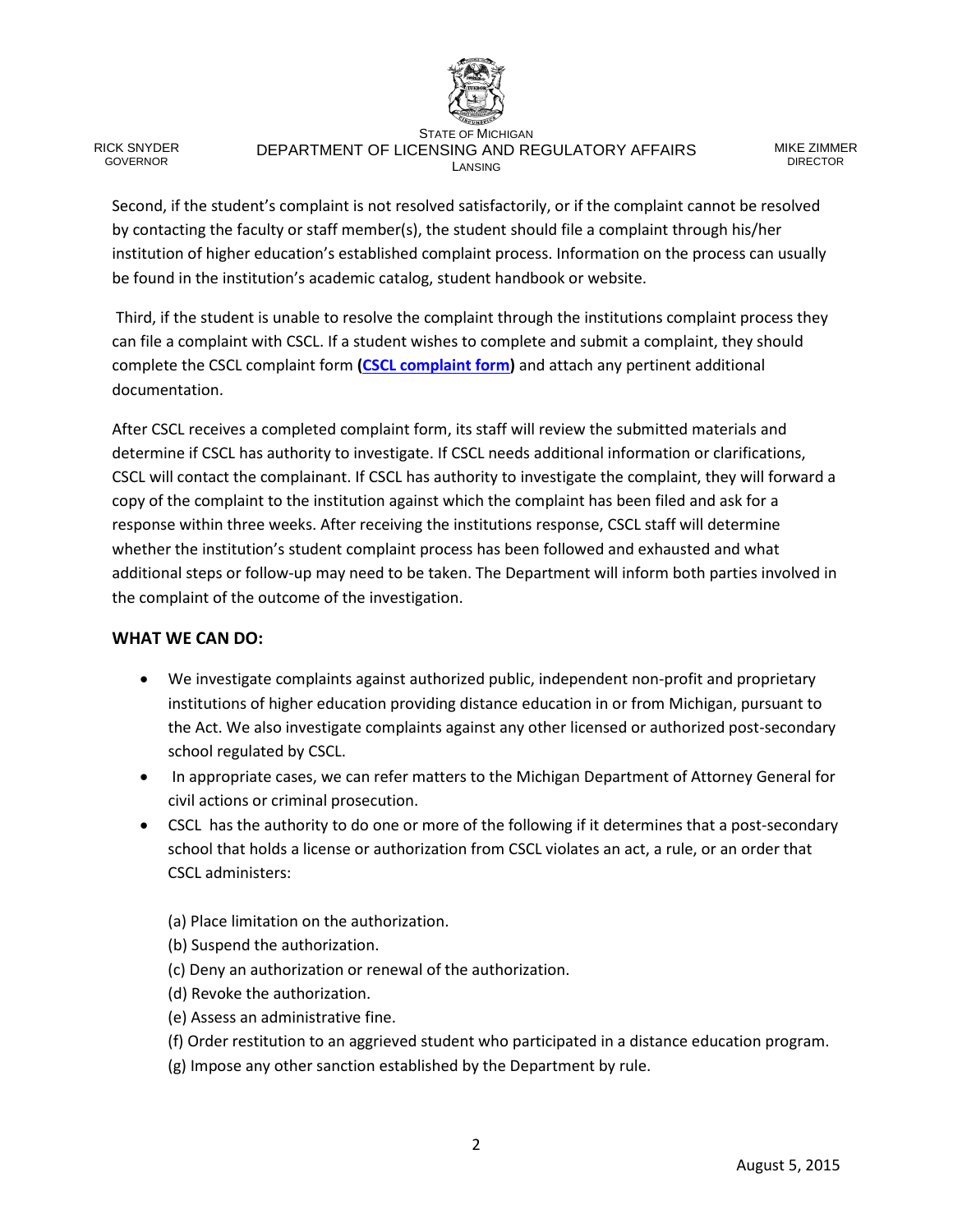

RICK SNYDER GOVERNOR

STATE OF MICHIGAN DEPARTMENT OF LICENSING AND REGULATORY AFFAIRS LANSING

MIKE ZIMMER DIRECTOR

#### **WHAT WE CANNOT DO:**

- We cannot act as a court of law, so we cannot order damages to be awarded, etc. **If you have this type of problem you should consult an attorney.**
- We cannot act as your attorney.
- We cannot take action in matters involving financial aid, the internal affairs of public, independent non-profit and proprietary institutions of higher education in Michigan. We only have jurisdiction over a participating college or out-of-state college as it relates to the delivery of distance education or complaints against any other licensed or authorized post-secondary school regulated by CSCL.

#### **HOW YOU CAN HELP US:**

- Summarize your complaint using these guidelines. Include how you first learned of the participating college or out-of-state college offering distance education (advertisement, personal contact).
	- a. Tell us WHAT happened. Start from the beginning. Be specific as to what was said and who said it.
	- b. Tell us WHO was present during these conversations or acts.
	- c. Tell us WHEN and WHERE these conversations/acts took place.
	- d. Tell us WHEN and WHERE the money and agreements changed hands.
	- e. Tell us HOW you know the representations were false.
- Attach photocopies of all documents such as contracts, agreements, certificates, notes, correspondence, legible copies of the front and back of checks involved, advertising, etc. **Documentary evidence is especially important. Please do not send originals; we cannot be responsible for their safekeeping**.
- Type or print clearly in ink.

#### *SEND COMPLETED COMPLAINT FORM TO:*

State Of Michigan Department of Licensing and Regulatory Affairs Corporations, Securities & Commercial Licensing Bureau Administrative Services Section-Complaint Intake P.O. Box 30018 Lansing, MI 48909